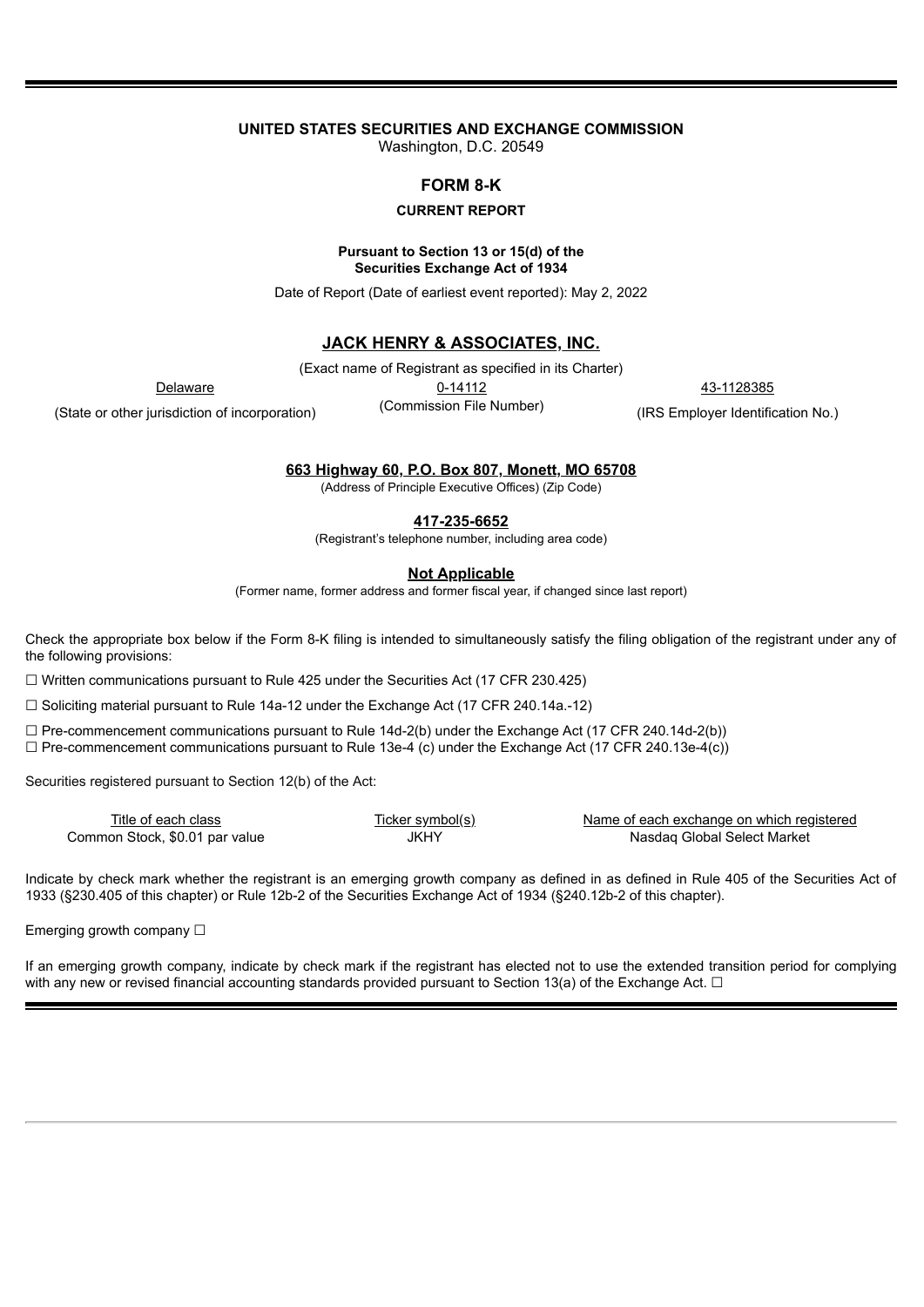### **Item 5.02**

#### Departure of Directors or Certain Officers; Election of Directors; Appointment of Certain Officers; Compensatory Arrangements of **Certain Officers.**

(c) On May 2, 2022, the Board of Directors (the "Board") of Jack Henry & Associates, Inc. (the "Company") appointed Renee A. Swearingen to the role of Senior Vice President and Chief Accounting Officer, to be effective May 5, 2022. Ms. Swearingen was also designated as the principal accounting officer of the Company.

Ms. Swearingen, age 54, has served as the Vice President of Finance and Procurement for the Company since 2021 and as the Controller of the Company since 2001. She has served in various other roles in the Company's financial function since joining the Company in 1996. Ms. Swearingen has no family relationship with any director, executive officer, or person nominated or chosen by the Company to become a director or executive officer of the Company. Ms. Swearingen is not a party to any transaction required to be disclosed pursuant to Item 404(a) of Regulation S-K. As a result of this appointment, it is expected that Ms. Swearingen's compensation will be increased, but no decision as to the new compensation terms have been made as of the date of this filing.

Kevin D. Williams, the Company's Chief Financial Officer and Treasurer, who previously held the designation as the Company's principal accounting officer, will continue to serve as the Company's principal financial officer.

Additional information regarding Ms. Swearingen's appointment is detailed in the Company's press release dated May 4, 2022, the text of which is attached hereto as Exhibit 99.1.

# **Item 9.01**

**Financial Statements and Exhibits.**

**Exhibits** 

Exh.No. Description 99.1 Press [release](#page-3-0) dated May 4, 2022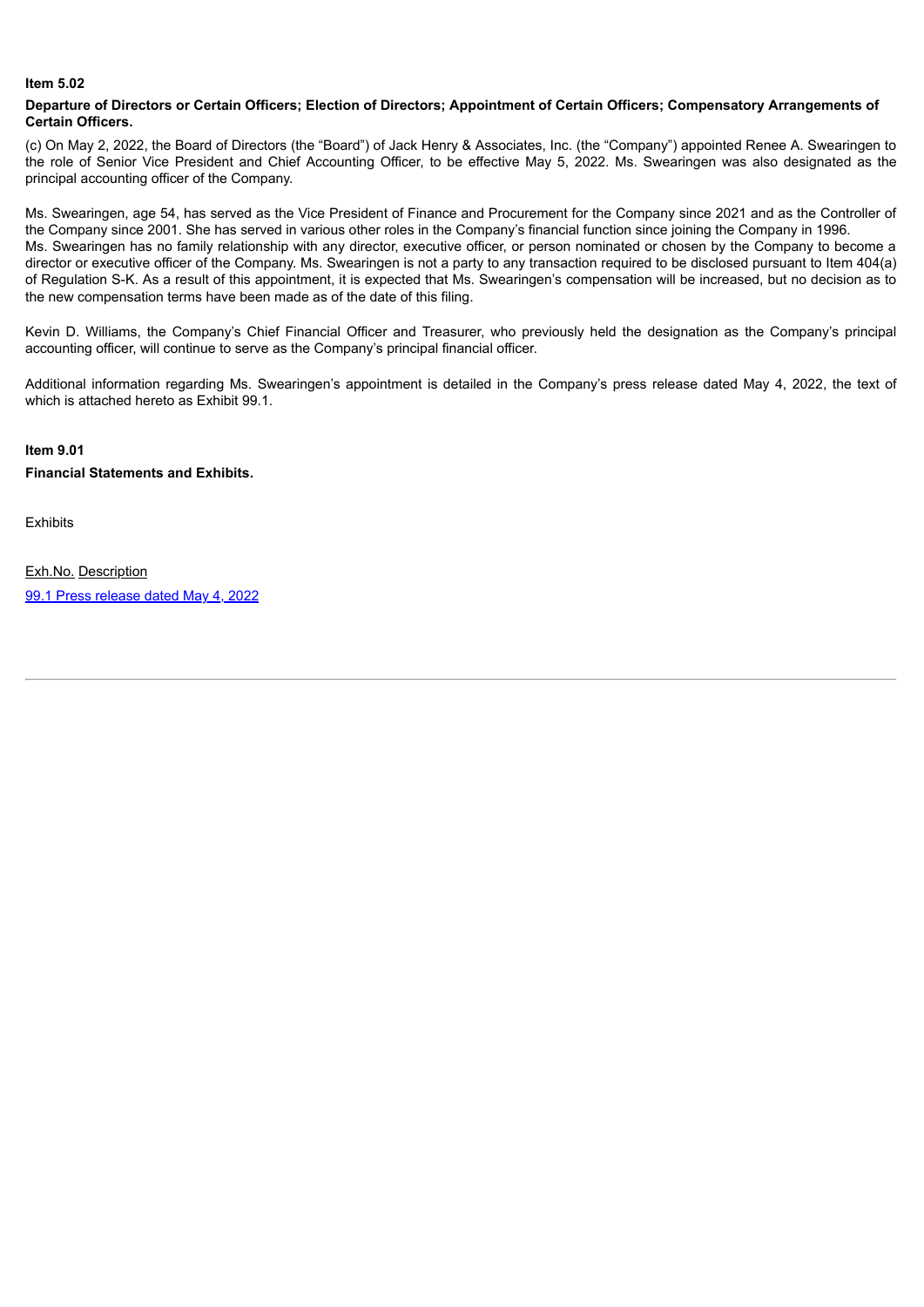## **SIGNATURES**

Pursuant to the requirements of the Securities Exchange Act of 1934, the registrant has duly caused this report to be signed on its behalf by the undersigned hereunto duly authorized.

JACK HENRY & ASSOCIATES, INC. (Registrant)

Date: May 4, 2022 *Internal of the Contract May 4, 2022 Internal of the May 19 Milliams* Kevin D. Williams Chief Financial Officer and Treasurer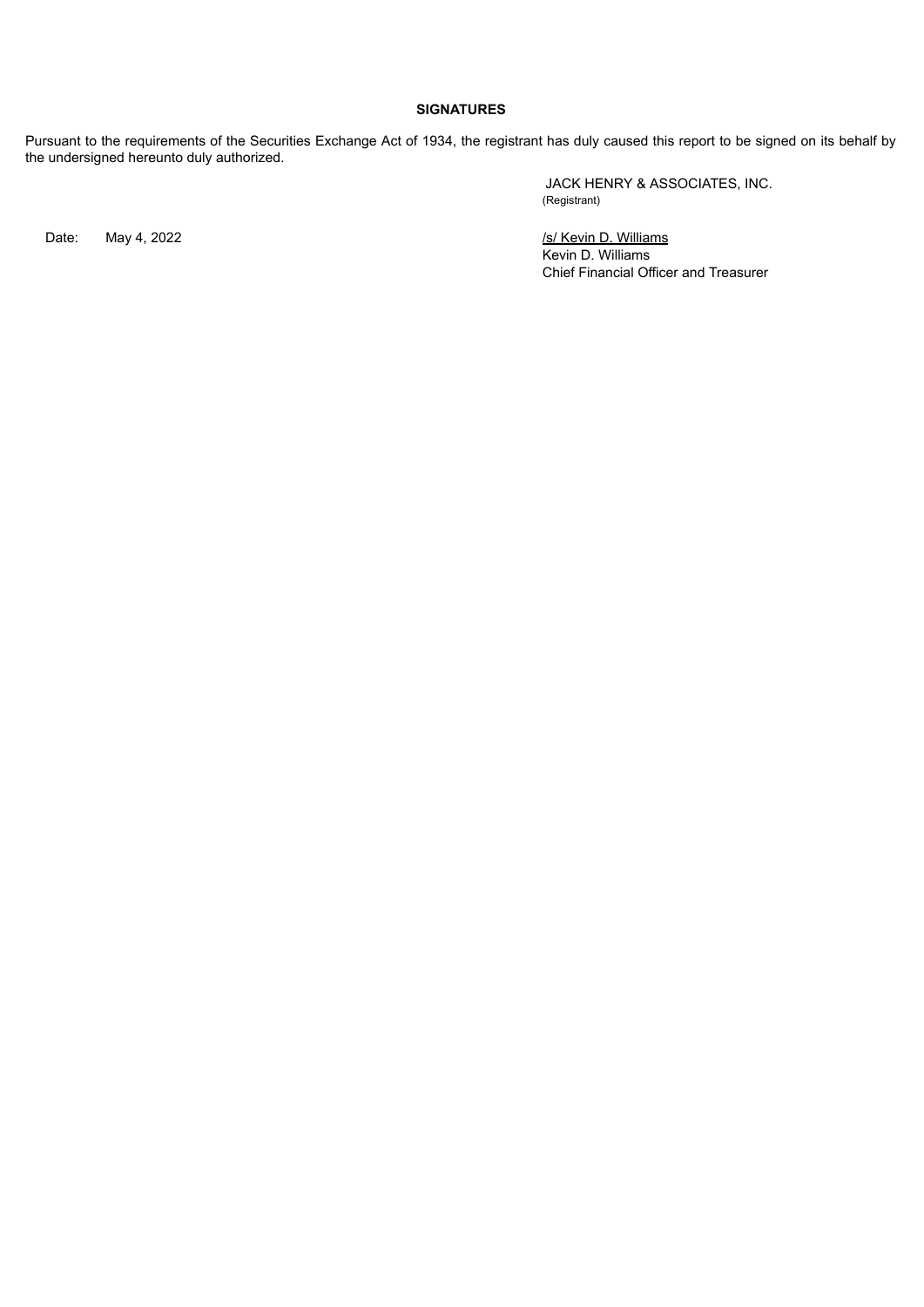<span id="page-3-0"></span>Company: Jack Henry & Associates, Inc. Analyst Contact: Vance Sherard, CFA Monett, MO 65708

663 Highway 60, P.O. Box 807 Sr. Director - Corporate Development & Investor<br>Relations (417) 235-6652

Press Contact: Mark Folk

Sr. Manager Corporate Comm. (704) 890-5323

**Jack Henry & Associates Promotes Renee Swearingen to Chief Accounting Officer**

*26-year company veteran becomes an officer at the company*

Monett, Mo., May 4, 2022 - Jack Henry & Associates, Inc.® (NASDAQ:JKHY) announced today that Renee Swearingen will become Senior Vice President and Chief Accounting Officer, effective May 5, 2022. Swearingen has been with the company for 26 years and most recently served as Vice President of Finance and Procurement and Assistant Treasurer.

In this newly created role, Swearingen will continue to report to Jack Henry CFO and Treasurer Kevin Williams and serve as Assistant **Treasurer.** 

"Renee has done an outstanding job leading our finance and accounting functions and has been a key driver of our success for many years," Williams said. "She is a strong, proven leader with extensive experience developing and executing financial strategies, collaborating with our businesses on goals and initiatives, and successfully managing our finance and accounting operations. Her industry expertise and deep knowledge of legal and regulatory requirements, combined with her integrity, passion, and vision, will continue to benefit our company."

Swearingen will continue to oversee all company financial and accounting operations, including financial planning and analysis, SEC reporting and compliance, sourcing and procurement, treasury, and tax. She has held key finance and accounting leadership roles since joining Jack Henry in 1996. She became Corporate Controller in 2001, General Manager of Finance and Assistant Treasurer in 2006, and Vice President of Finance and Procurement in 2021.

Prior to joining Jack Henry, Swearingen spent five years in public accounting as a Certificated Public Accountant where she gained experience in auditing, tax, business planning, and finance-related consulting.

"Jack Henry is a great place to work with extraordinary people, and I am honored to serve as its Chief Accounting Officer," said Swearingen, who is based in Monett. "I am fortunate to work with such a talented team of finance, accounting, and procurement professionals every day and look forward to continuing to help the company develop strategy, achieve business results, and deliver excellent customer service."

#### **About Jack Henry & Associates, Inc.**

Jack Henry (NASDAQ:JKHY) is a leading SaaS provider of technology solutions primarily for the financial services industry. We are an S&P 500 company that serves approximately 8,500 clients nationwide through three divisions: **Jack Henry Banking** provides innovative solutions **®** to community and regional banks; Symitar® provides industry-leading solutions to credit unions of all sizes; and ProfitStars® offers highly specialized solutions to financial institutions of every asset size, as well as diverse corporate entities outside of the financial services industry. With a heritage that has been dedicated to openness, partnership, and user centricity for more than 40 years, we are well-positioned as a driving market force in